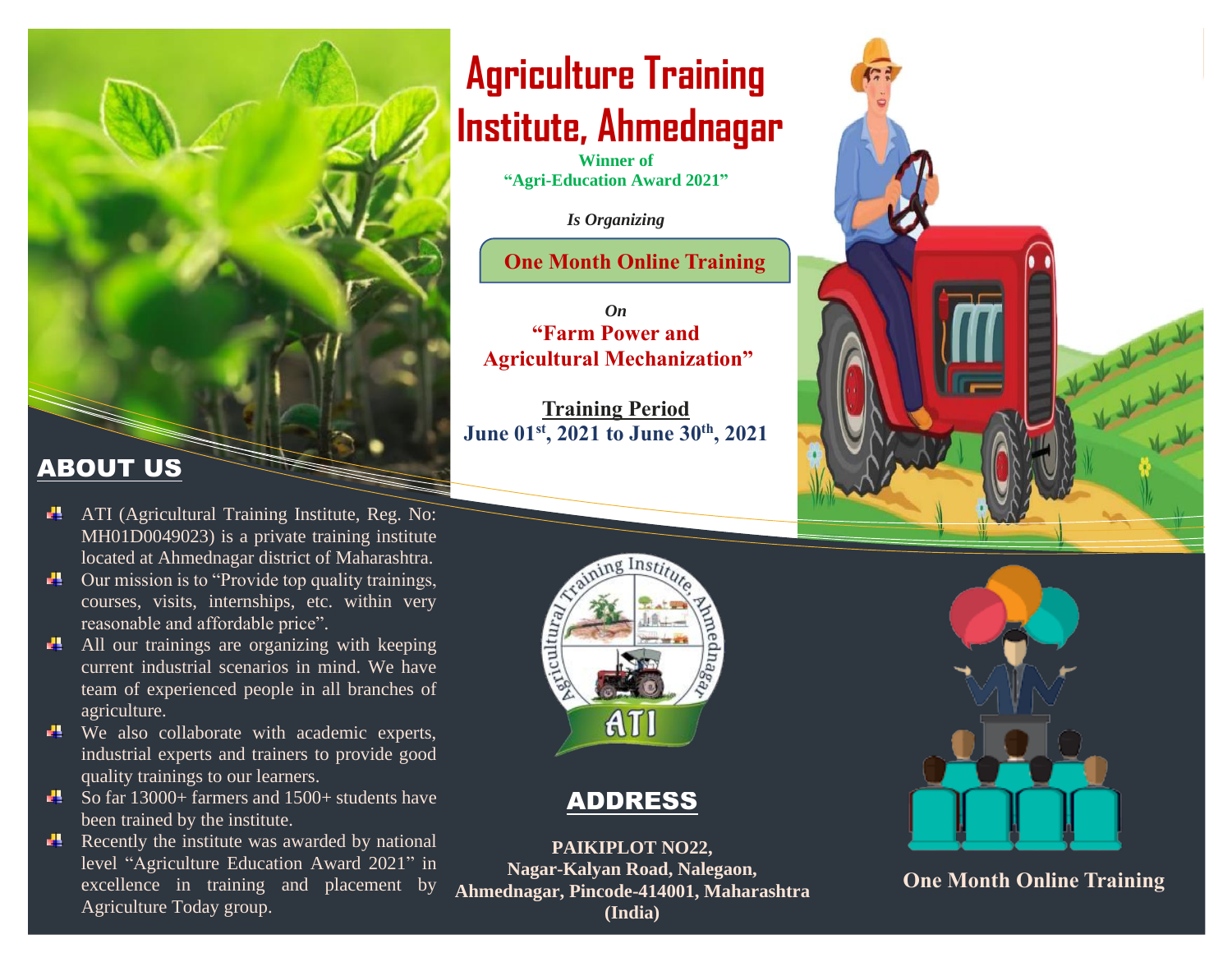#### KEY FEATURES

- **↓** Online platform
- **Experts from reputed** institutions, leading tractors and farm machinery industries.
- $\pm$  Live lectures and discussions with experts
- $\perp$  Course module available till the end of training program
- $\overline{\phantom{a}}$  Ouizzes
- $\overline{\phantom{a}}$  Seminars
- Discussion forums
- $\bigstar$  Attractive awards for top trainees. including fee reimbursement
- $\overline{\phantom{a}}$  Coordinated through the students of IIT Kharagpur, IARI New Delhi and VNMKV Parbhani.

#### COURSE CONTENT

- $\overline{\phantom{a}}$  Agricultural Mechanization in India
- **↓** Various Systems of IC engine and **Tractor**
- **Exercise** Roles of renewable energy
- $\ddot{\phantom{1}}$  Testing procedure of agricultural machinery
- $\overline{\phantom{a}}$  Establishment of Custom Hiring **Centers**
- $\downarrow$  Applications of Machine learning, Artificial Intelligence (AI) in Agricultural Engineering
- $\pm$  Ergonomic considerations in designing machinery
- $\blacksquare$  Mechatronics/ Robotics
- $\overline{\phantom{a}}$  Discussions with Experts from top universities, industries and scientists



#### REGISTRATION DETAILS

**Registration Start Date: May 23th, 2021**

**Registration Last Date: May 31th, 2021**

**Training Fees: Rs. 1500/-**

**Link for Registration: [https://agritrainings.org/tractor-training-](https://agritrainings.org/tractor-training-2021/)**



#### CONTACT US

Phone: +91-7083568039, +91-9561618304, +91-8600070589 **Email:** suyog@agritrainings.org , <info@agritrainings.org>